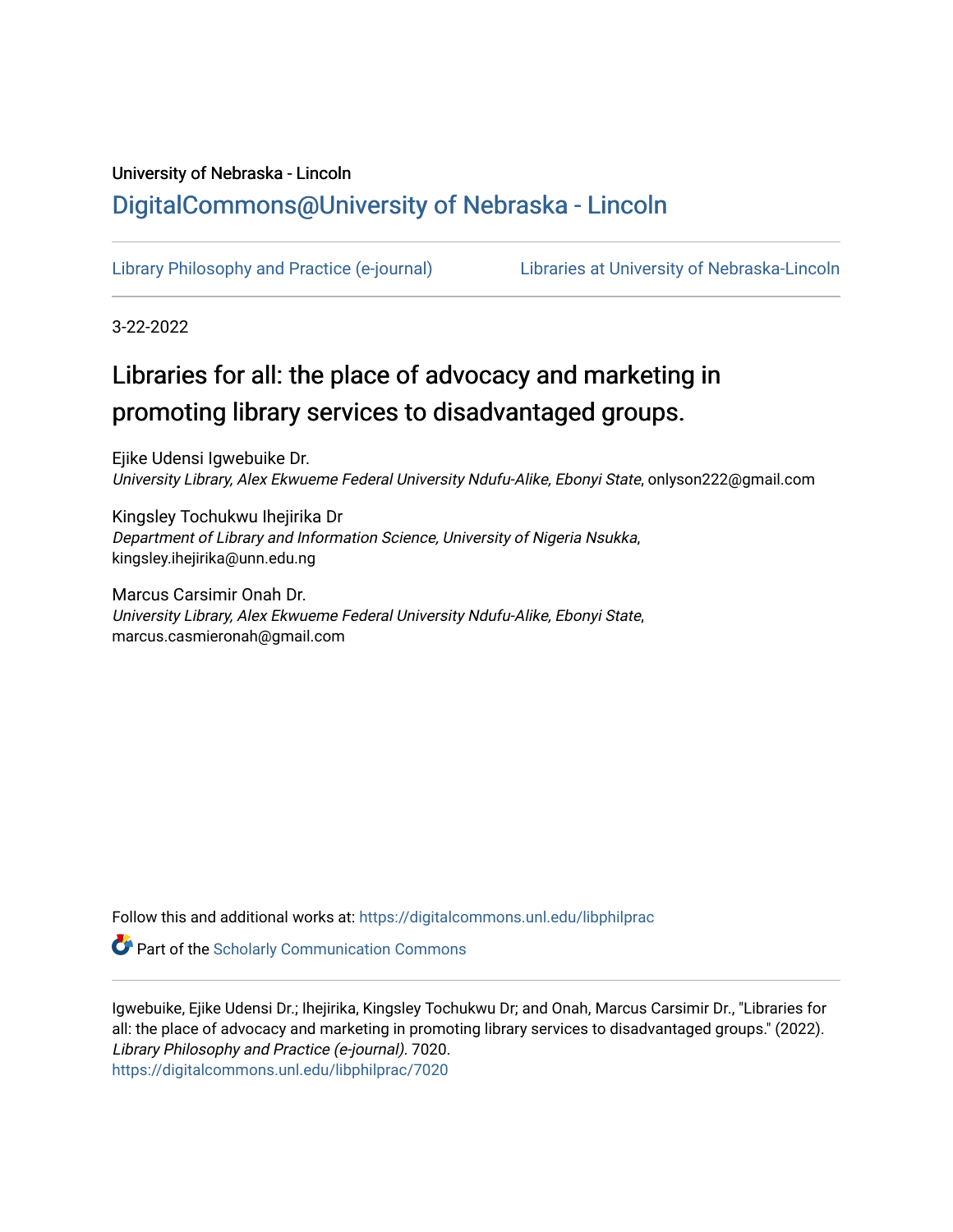# **Libraries for all: the place of advocacy and marketing in promoting library services to disadvantaged groups**.

By

\*Ejike Udensi Igwebuike, \*\*Kingsley Tochukwu. Ihejirika, \*\*\*Marcus Carsimir Onah,

*\*University Library, Alex Ekwueme Federal University Ndufu-Alike, Ebonyi State. E-mail onlyson222@gmail.com, ejike.udensi@funai.edu.ng. Tel: +2348037560653*

*\*\*Department of Library and Information Science, University of Nigeria Nsukka. E-mail: kingsley.ihejirika@unn.edu.ng. Tel: +2348069263269*

*\*\*\* University Library, Alex Ekwueme Federal University Ndufu-Alike, Ebonyi State. E-mail: marcus.casmieronah@gmail.com. Tel: +2348031802488*

#### *Abstract*

*Libraries exist to meet its user's basic needs for information by acquiring and organizing information resources, creating enabling environment and providing adequate services to users. Once users' needs, future trends and resources available have been established, the librarian is in a position to plan the marketing objectives, the resources to be used, the place and the time scale of the operation and the strategies required in achieving them. Information professionals must therefore understand that it is essential to actively advocate and market their services. Library advocacy and marketing is critical for any information professional in order to spread the word about their library. They need to draw attention to their library, their services, their worth to their community, their administration, their staff, and their users. This paper takes a look at library and information services to disadvantaged groups, the place of advocacy and marketing in promoting library services to disadvantaged groups and strategies for promoting library services to disadvantaged groups. Conclusion was made by recommending that there is need to build collaborative ventures with stakeholder saddled with information dissemination in order to create awareness for the use of library services by disadvantaged group.*

**Keywords:** Advocacy, Marketing, Disadvantaged groups, Information service, Libraries.

### **Introduction**

Information is power and its importance to the success of every aspiring individual cannot be underestimated. Valuable information determine to a very large extent one's success and future development. Every person, be it normal or challenged is to be given free access to information. Consequently, the library is seen as a facility that comprises items and materials that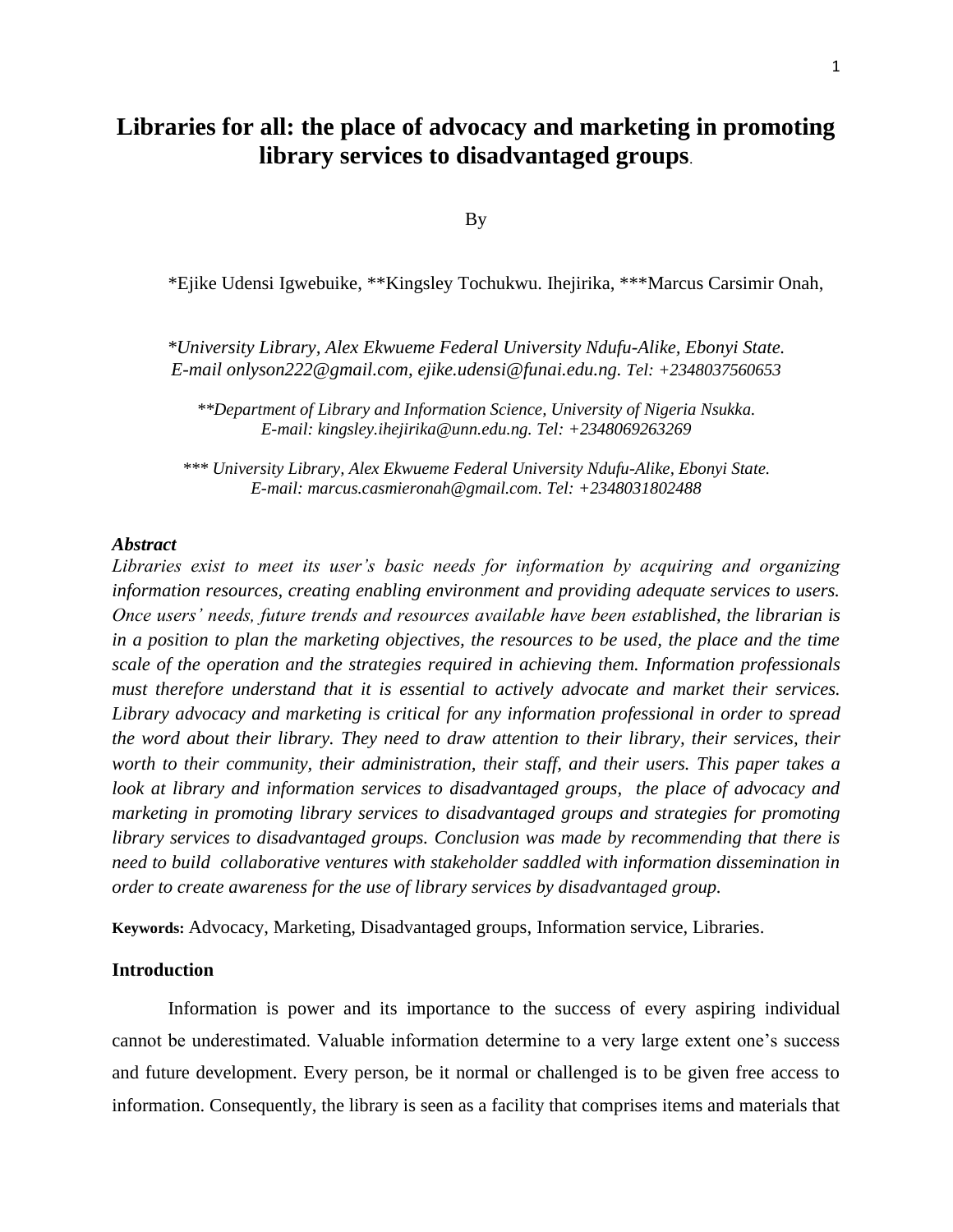can be accessed for the extraction of information from a specified location which includes the storage mediums of such information. Libraries therefore exist to meet its user's basic needs for information by acquiring and organizing information resources, creating enabling environment and providing adequate services to users. Jaccarino<sup>1</sup> rightly noted that, "*for libraries to add to the advancement of knowledge, they must not only provide resources but also ensure that the resources are effectively used"* . In this regard, libraries have the mandate of providing access to its resources and making sure that all patrons effectively use the resources. Therefore, Libraries are in the unique position of being a community's sole source of information. They have a responsibility to collect and provide information to their users.

Advocacy on the other according to the Chambers  $21<sup>st</sup>$  Century Dictionary<sup>2</sup> "*is to* recommend, support an idea or proposal especially in the public". Gorman<sup>3</sup> defines to advocate as " *to plead in favour of, in support of, promote and defend publicly, and advocacy as "a system of organized support, promotion, and defense of a cause, an association, or an institution in the public arena*". Similarly, Alliance for Justice<sup>4</sup> sees advocacy as "*any action that speaks in favour of, recommends, argues for a cause, supports or defends, or pleads on behalf of others*". When thinking about library advocacy, it is important to know what you want to accomplish through your advocacy campaign.

Brey-Casiano<sup>5</sup> pointed out critical questions to answer to include: Do you *want to gain support for a new library facility? Pass a tax referendum? Increase your library's overall budget? He further noted that in order to think through what you want to accomplish effectively, it sometimes helps to dream a little, envision what your library will look like when you have accomplished your goal.*

For advocacy to succeed as a concept, it has to employ marketing strategies. Marketing is frequently viewed as a set of strategies and techniques that belong to administrators other than librarians. However librarians are involved in the process of marketing. Kotler<sup>6</sup> noted *that* marketing deals with identifying and meeting human and social needs. Besant<sup>7</sup> as cited by Chiwanza & Musingafi supports Kotler opinion and argues that librarians and information professionals using this concept are heading for success. Thus the essence of marketing involves finding out what the users want, then setting out to meet those needs. Once users' needs, future trends and resources available have been established the librarian is in a position to plan the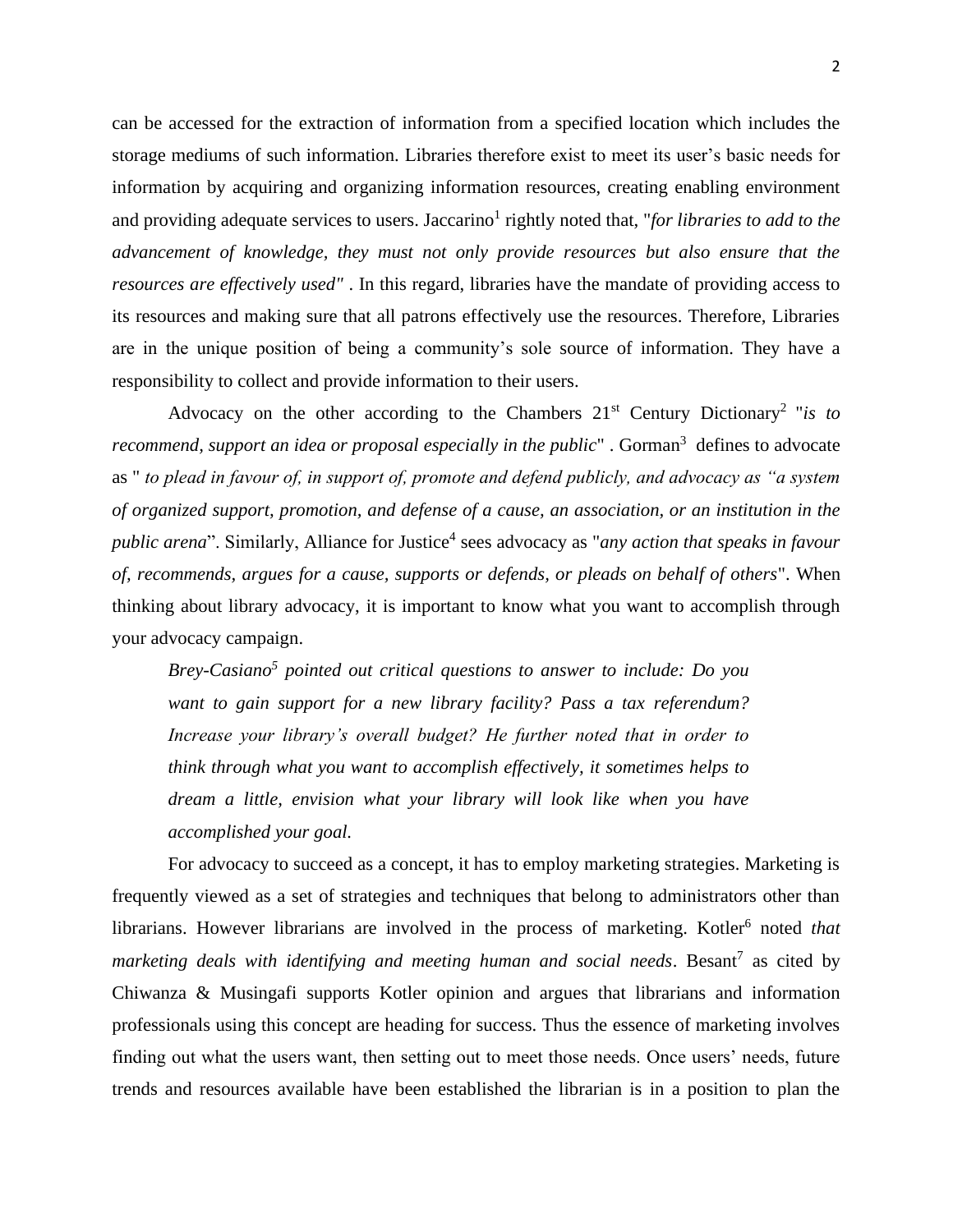marketing objectives, the resources to be used, the place and the time scale of the operation and the strategies required achieving them. Information professionals must therefore understand that it is essential to actively market their services. Library marketing is critical for any information professional in order to spread the word about their library . *It doesn't matter what library type, it doesn't matter how large or small the library is - you need to draw attention to your library, your services, your worth to your community, your administration, your staff, and your users*  Ajay & Sapna.<sup>8</sup> It is in this context that marketing strategies will be used for advancing library and library services advocacy. In specific terms, therefore, library advocacy and marketing translates into public support and promotion of individual libraries or library services in the public domain to enable the library meet the various needs of its patrons.

Since libraries are established to ensure that everyone regardless of his 'age, race, gender, religion, disability, cultural identity, language, socioeconomic status, lifestyle choice, political allegiance or social viewpoint' has equal access to information, the disadvantaged group is not left. A disadvantaged group is defined by the particular pattern of denied resources and barriers it faces (rather than the fact of race, or poverty, or sex) Mayer<sup>9</sup>

Mayeribid also pointed out that

*A disadvantaged group may face more than one barrier. Some barriers may be more easily surmounted or moved than others. Each group presents its own pattern of "disadvantagement" and barriers to self-sufficiency; the implied solutions would vary from group to group as well. A major feature of "disadvantagement" is the presence of "barriers to self-sufficiency." These barriers are the ways in which people are denied access to needed tools, and include unavailability of resources, inaccessibility to resources, the society's regard for a group, government and corporate practices, and certain conditions of the group itself.*

Talking about disadvantaged group in a society that is looking for special assistance, the tendency is to focus almost only on the physically and mentally impaired and on those who are confined to a place either legally (prisons) or politically (refugees) or by natural disaster (earth upheaval). There are other classifications of disadvantaged groups but a more accommodating definition for disadvantaged group as noted by Unegbu<sup>10</sup> would be "*people who are physically*, *mentally, socially, politically, economically, racially, culturally, religiously, and environmentally*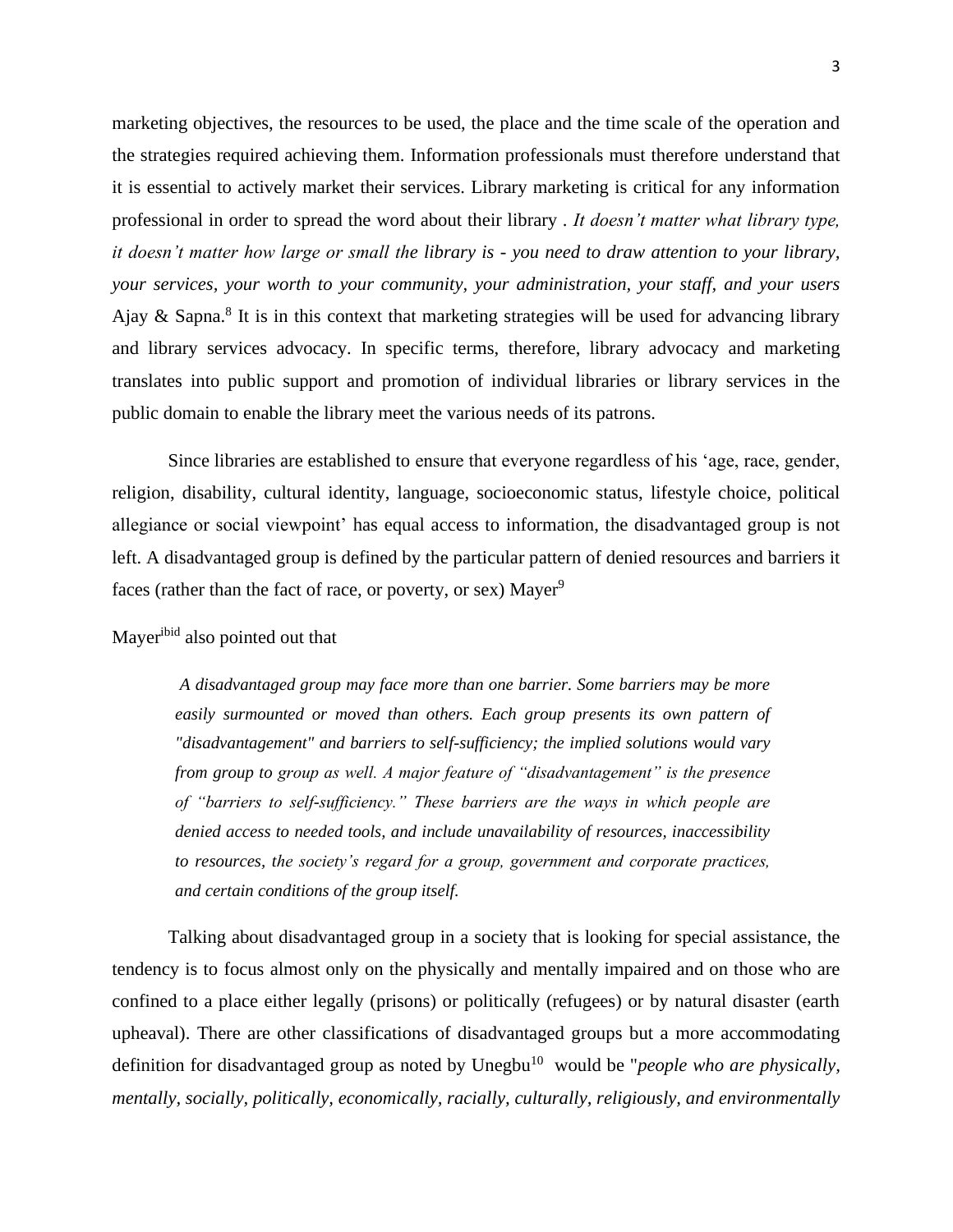*deprived of the privileges and rights due them from the government or the civil society. Instances of people under this category are illiterates, semi-literates, low income earners, elderly, prisoners, hospital patients, physically challenged, people with special needs, refugees, to mention a few"*. Bearing in mind the limitations of different disadvantaged groups, library and information services should be provided in the format that will be most appreciated and helpful to them.

## **Library and Information Service to Disadvantaged Groups**

The library has been described as a home for all; a level playing ground for all and sundry. The disadvantaged groups in the society are multifaceted and depicts a group that are hindered owing to physical, location, status, knowledge, among other limitations. People in this category include aged, physically challenged, prisoners, illiterates and half-literate, to mention a few. In an article titled "Guidelines for Library Services to Prisoners" Lehmann and Joanne<sup>11</sup> noted that the extent and level of library services to the inmates should be based on a demographic profile of the prison population and the library long-range plan. They opined that user services should include, but not be limited to:

- *reference and information service through in-house materials and, where feasible, Internet resources – to meet patrons' needs for facts and data*
- *readers advisory service – to recommend to patrons items of interest and at appropriate reading levels*
- *regular library orientation and instruction in the use of the library*
- *interlibrary loan – to access other library collections through participation in regional and state systems, networks, or other cooperative relationships*
- *provision of special materials for patrons with disabilities (e.g., materials from the national library for the blind, disability support groups, etc.). Library programs such as author readings, book clubs & discussions, literary and "fact" contests that use library resources, creative writing, workshops, music programs, art workshops & displays, literacy tutoring, spelling contests, holiday & cultural celebrations and job fairs were suggested by them.*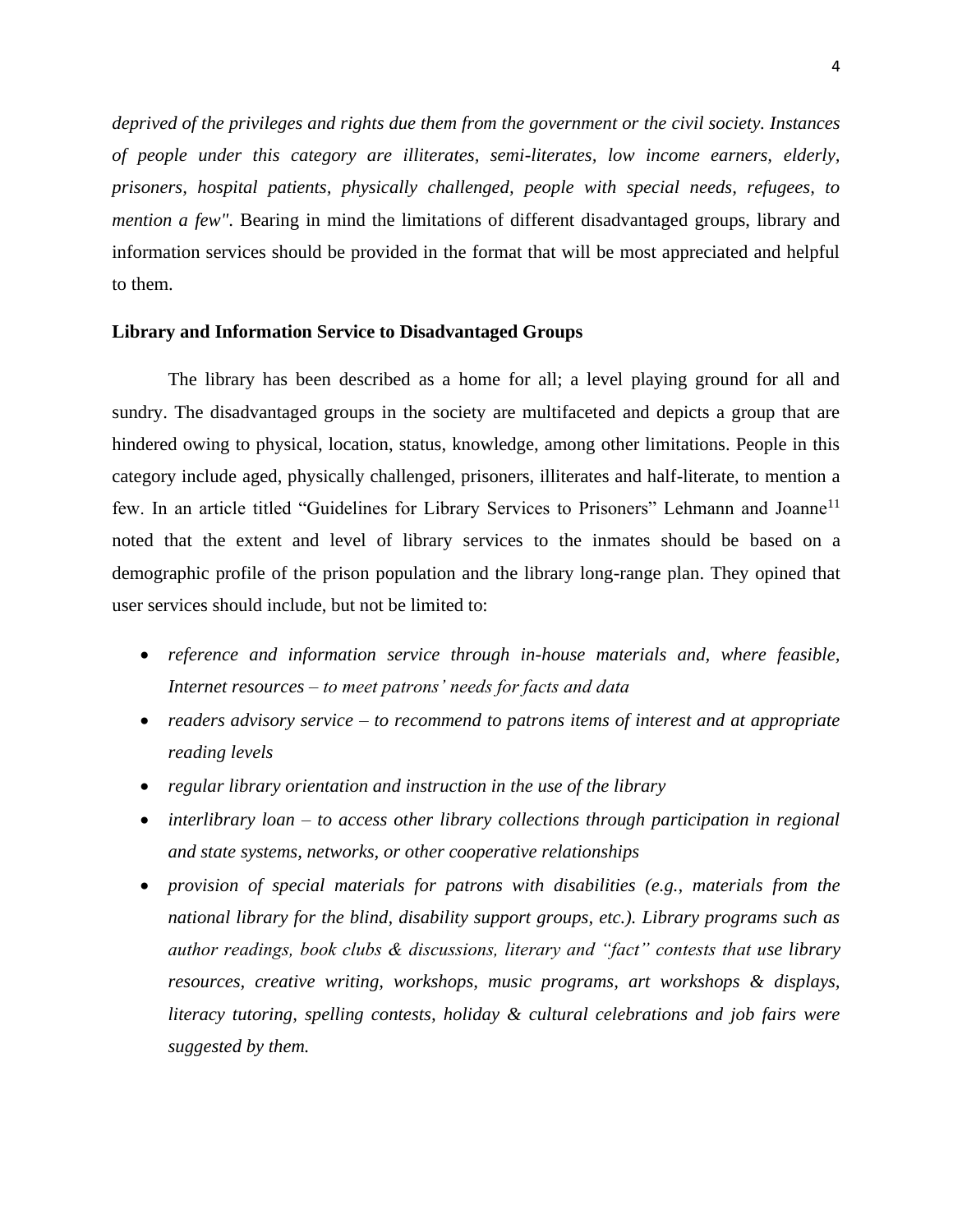$ALA<sup>12</sup>$  identified services to older adults such as including:

*Inter-generational programs and participating in inter-generational projects sponsored by others in the community; pursuing other opportunities for cooperative programming with partners such as community and senior center; providing computer and internet courses specifically designed for older adults to accommodate a slower pace of instruction, providing sufficient time to develop "mousing skills," and allow for the possibility that some older adults may have visual, physical, or hearing disabilities; exploring opportunities to provide library services and programming to older adults outside the library, such as in senior or community centers, nursing homes, and senior housing units; using library displays to combat ageism or the stereotypes in our society about older adults; and creating opportunities for lifelong learning programs among older adults.*

More so, beyond building and circulating a collection of library materials, a library serving hospital patients should provide at least some services and programs.

*Regularly-scheduled book cart service to patient floors should be a fundamental service in any institution caring for a large number of semi- or non-ambulatory people. Ideally, the service should be provided twice weekly, although local circumstances will ultimately decide that; An interlibrary loan program will provide users with materials unavailable to them through the library's own collections; Reference services are especially important where the library provides health information materials and resources, the sheer wealth of which can easily overwhelm the lay person; Readers' advisory (or readers' guidance) is particularly important in long-stay institutions where patients stand to benefit from ongoing, individualized reading programs. The goals of reader's advisory can be education, diversion, or therapy; the patients' library should encourage and support bibliotherapy programs* Panella. 13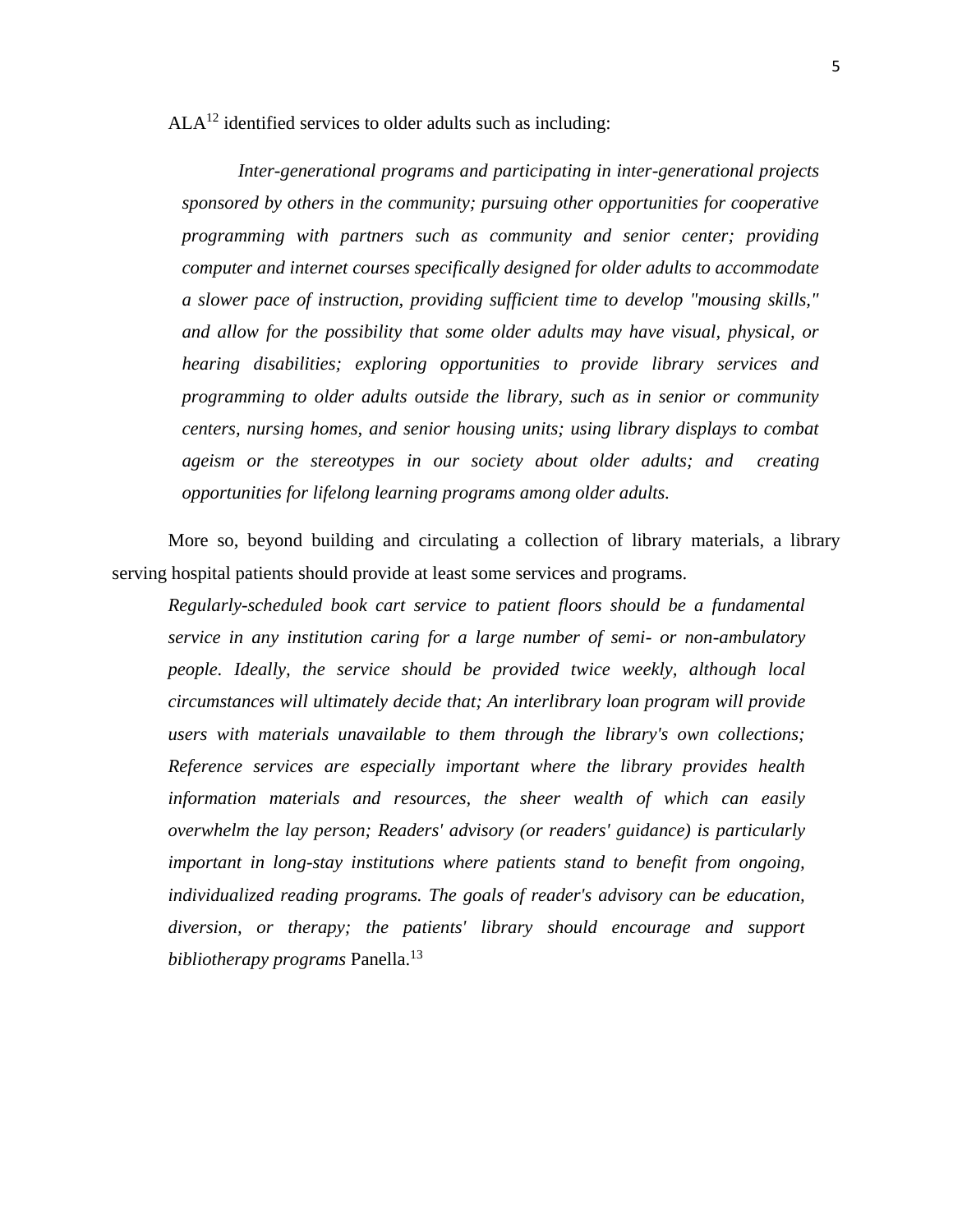#### **Marketing and Advocacy as a Tool for Democratization of Information**

The concept of democratization has a political undertone and refers to the transition to a democratic political regime. However, in this context, we are interested in the tenets or principles of core democracy and that is equality. As a normative concept, *equality is the notion that there is some special respect in which all human beings are in fact equal (descriptive) but that this factual equality requires that we treat them in a special way. Special treatment may mean ensuring identical treatment, or it may mean differential treatment to restore them to or to aid*  them in reaching or realizing the specific factual state Capaldi<sup>14</sup>. Similarly, Blackford<sup>15</sup> noted that "*Equality is a state of affair in which all people have the same status in certain respects, often including civil rights and equal access to social goods and services"*. The equal right of people to information cannot be overemphasized. It is in view of this that most democratic nations have outlined the rights to information acts in a bid to empower its citizens irrespective of colour or other physical challenges. The equality of access to information is brought to the fore or projected through advocacy and marketing. On the one hand, there are evidently some disadvantaged groups in our society, but access to information by these groups is enhanced by advocating for proper channels and efficient media for reaching them. Advocacy also serves as a tool of bringing to the attention of relevant government agencies or non-governmental organization about the information needs of disadvantaged groups and the utmost necessity of meeting these needs.

On the other hand, marketing serves as a tool of awareness creation. In a democratic setting, an awareness of the rights and privileges due to an individual or people will prevent an abuse or neglect by others. In the same vein, marketing brings to the awareness of disadvantaged group the vast access opportunity as well library and information services available to them; hence giving them the chance to gain access and participate with other members of the society. It is on these bases that marketing and advocacy are described as tools for democratization of information.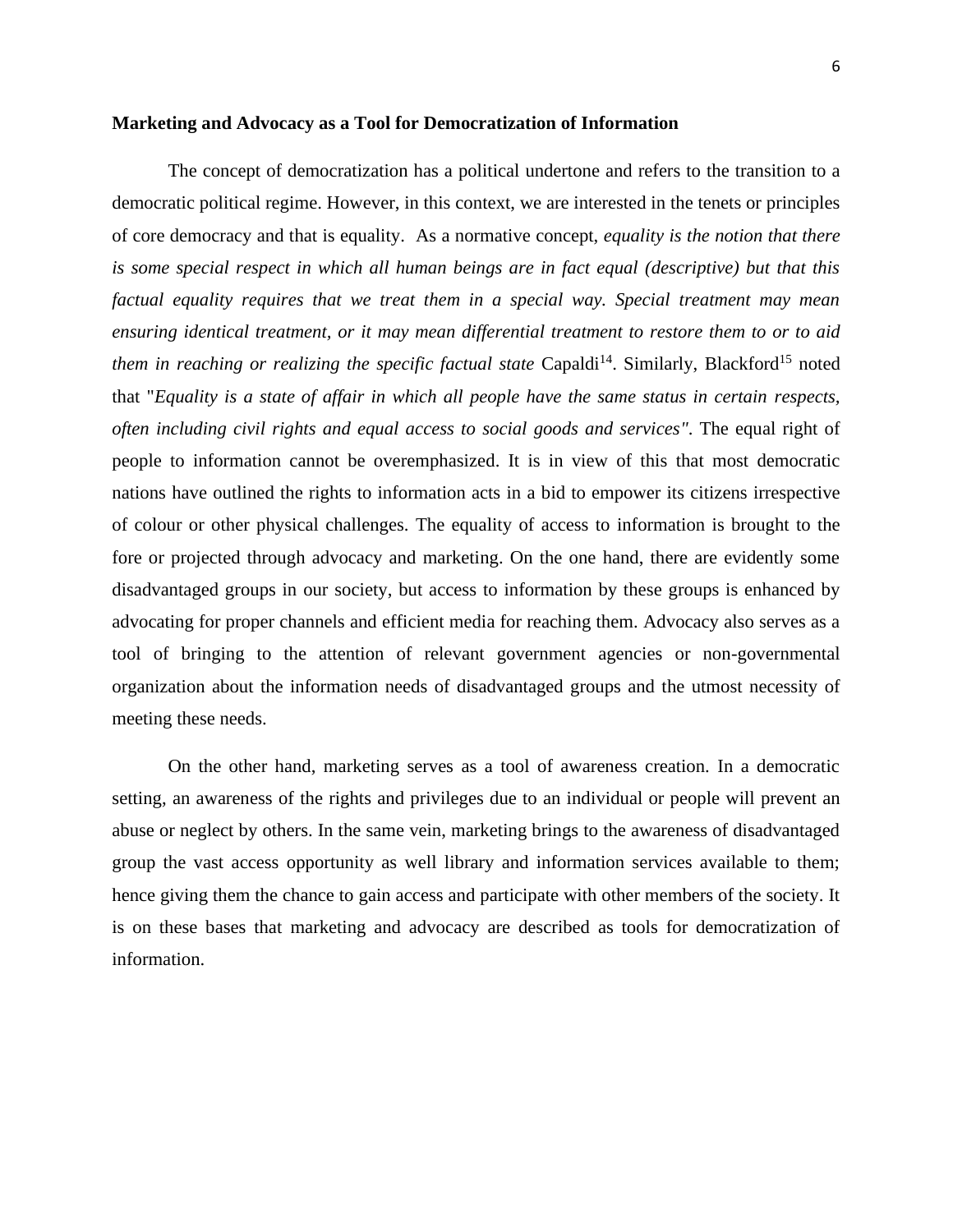#### **Strategies for Promoting Library Services to the Disadvantaged Group**

Advocacy and marketing plays a central role in the promotion of library services to the disadvantaged group (mobility impairments, visually impaired, hearing impairment, ethnic/language minorities, geographically deprived, socially deprived, learning disabled, aged, e.t.c ). As libraries, Library and Information Scientists (LIS), Chartered Institute of Library and Information Professionals (CILIP), Nigerian Library Association (NLA), government ministries and agencies, Non-governmental organization (NGO), stakeholders and spirited individuals must work collaboratively to ensure that the library exist for all. Specifically, Hicken<sup>16</sup> outlined that appropriate advocacy and marketing provides that:

- Social inclusion should be the mainstreamed as a policy priority within library and information services
- Library authorities should consult and involve socially excluded group to ascertain their needs and aspirations.
- Opening hours should be more flexible, tailored to reflect to the needs and interests of the community.
- Library authorities should consider the possibilities of co-locating their facilities with other services provided by the local authorities.
- Libraries should be local learning places and champions of the independent learner.
- Libraries should be a major vehicle for providing affordable (or preferably free) access to ICT at local level.
- Library and information services should form partnerships with other learning organisation.

More so, the framework for the future is that libraries irrespective of types should meet the needs of the disadvantaged group in the  $21<sup>st</sup>$  century through appropriate strategies as: promotion of reading and informal learning, access to digital skills and services, building community identity and developing citizenship. In addition, the Chartered Institute of Library and Information Professionals (CILIP) in Library and Information Commission<sup>17</sup> (LIC) suggested the following measures as strategies for effective ways for Promoting Library Services to the Disadvantaged Group :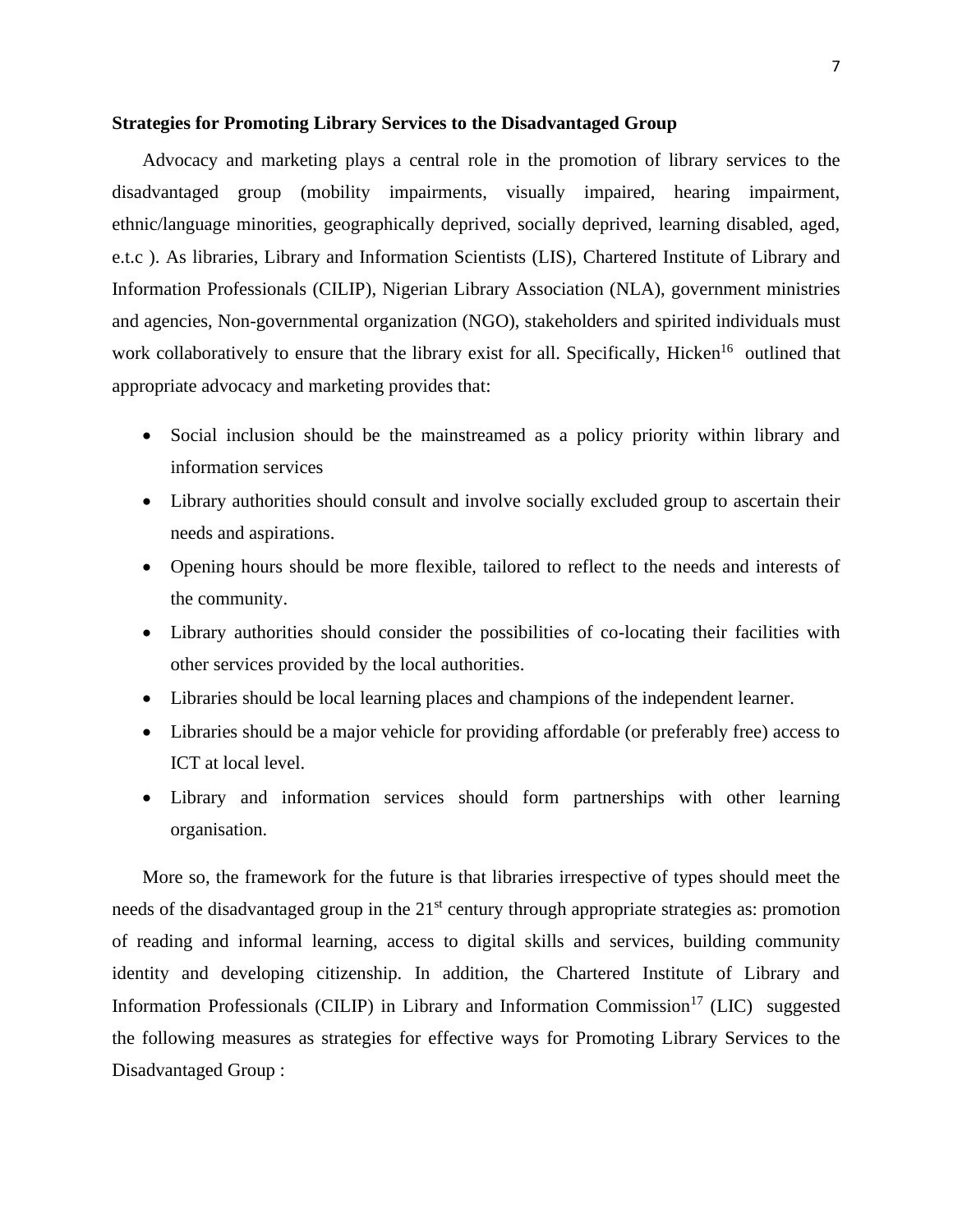- $\bullet$  plan for a more inclusive workforce, reflecting the whole society; by advocacy to government and key stakeholders; by support for leadership development and acting as an exemplar organisation.
- ❖ Encourage LIC organisation to mainstream services to disadvantaged group regardless of the organisational changes required; help to ensure that support is available by working in partnership with other relevant agencies; seek to influence government and agencies to support such change.
- ❖ Encourage and help the LIC organisation to form partnership and engage in community activities to ensure that the disadvantaged group are at the centre of service delivery.
- ❖ Ensure that lifelong learning strategy has information literacy as a social inclusion issue; thereby advocating and marketing for the importance of informal learning as a method of involving disadvantaged group; promotes the importance of workplace libraries and outreach library services as a resource for providing learning opportunities for the disadvantaged group and encourage libraries to promote empowerment by equality of access to all the community.
- ❖ Monitor research and best practices in work related to social inclusions and diversity.

In a nutshell, for advocacy and marketing strategies to promote library services among the disadvantaged group; staff training, community profiling and faceted partnership with all level concerned must be strictly adhered to and supported by packaging and repackaging of information product with sound and systematic product promotion. Moreover DDG and BlueFrog<sup>18</sup> stated that these four key marketing strategies will fast-track promotion of library services to the disadvantaged. They include:

- ❖ Introducing more people to the library (i.e. breaking down objections) thereby promoting full range of library services as not all audience in all library services and target specific audience
- ❖ Increase library enquiries (phones, foot, website and external) which increases awareness of the library service through varying range of communication mediums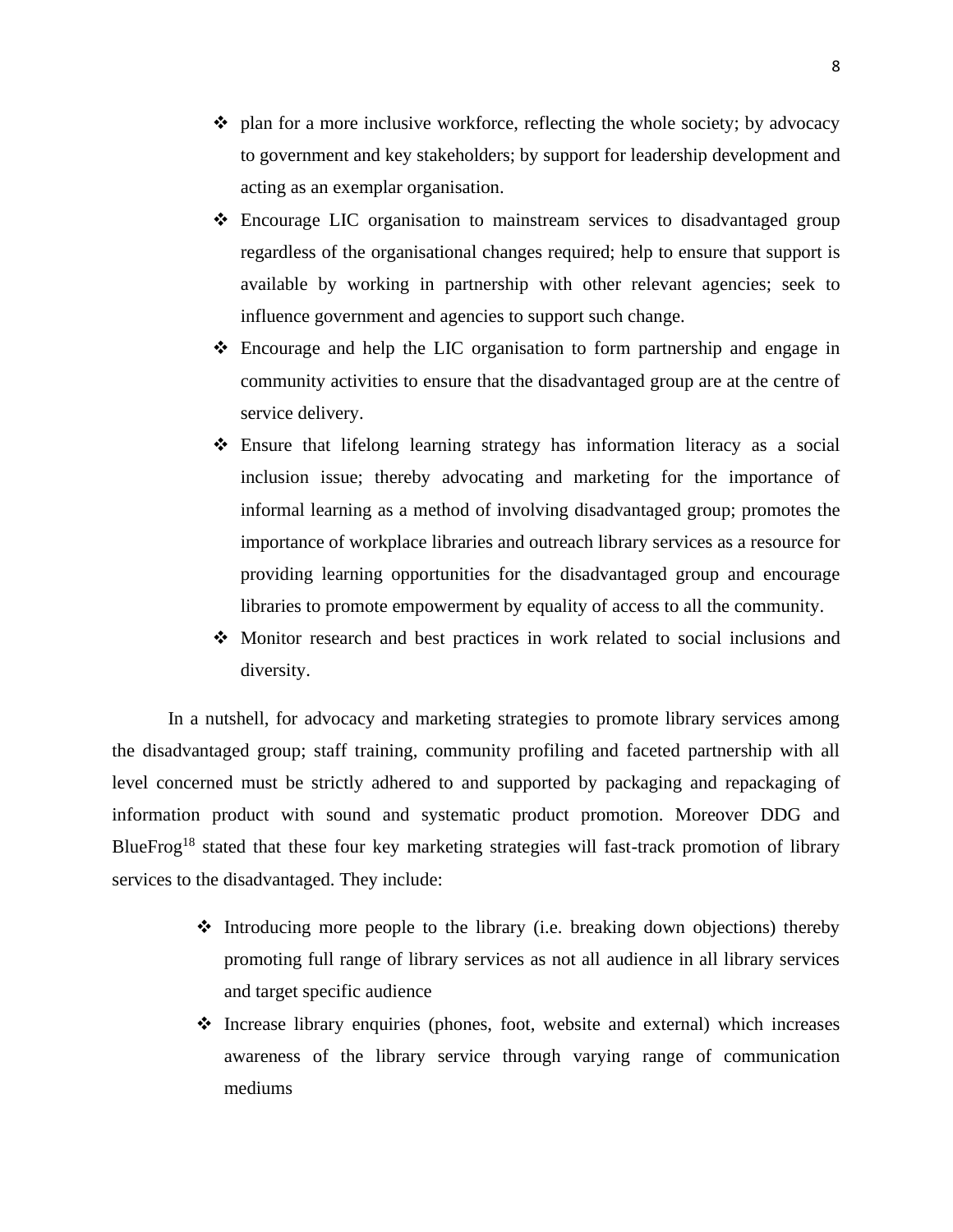- ❖ Promote services to increased traffic (cross-selling and up-selling library services)
- ❖ Build interest groups for greater engagement with library services (platform for advocates)

# **Conclusion**

Having discussed the concepts of: libraries and library for all, advocacy and marketing of library services and disadvantaged groups as well as strategies for promoting library services to the disadvantaged group. It is pertinent to state here that library from the origin existed for all and as such no individual should be deprived of its services irrespective of age, economic status, physical status, cultural affiliations, language barriers, colour, educational status, gender and location. Hence, this paper posits that library services should be extended to all in order to comply with the universal access to knowledge which the libraries irrespective of types and forms seek to achieve.

# **Recommendations**

Based on the above discussion this paper recommends the following:

- $\triangleright$  The provision of library services that is centered on the need of the user (i.e. disadvantaged group)
- $\triangleright$  The repacking of library services that will address the information needs of the selected disadvantaged group
- ➢ The establishment of libraries in remote location where these disadvantaged groups resides so as to bring library services to their door steps.
- $\triangleright$  The building of collaborative ventures with stakeholder such as, National Orientation Agencies (NOA), Nigeria Bar Association (NBA), educational Institution, other nongovernmental organization (NGOs) saddled with information dissemination in order to create awareness for the use of library services by the disadvantaged group.
- ➢ The librarians, librarians registration councils and the National Library of Nigeria to partner with other media houses, to create awareness on the need for disadvantaged groups to use libraries and their services
- $\triangleright$  The use of modern technologies in library services should be embraced by librarians in delivering services to the disadvantaged groups so as to enhance utility.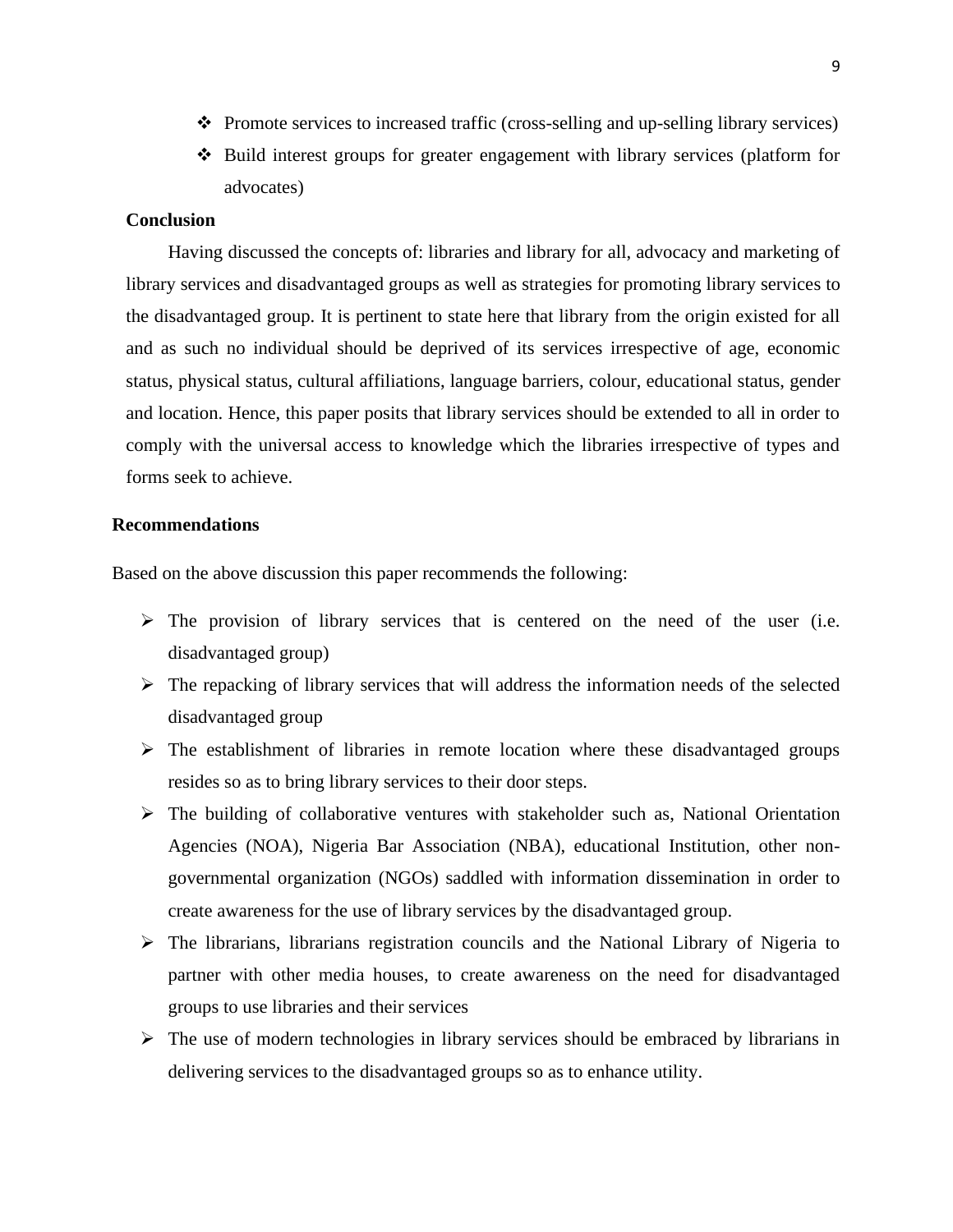# **References**

- 1. Jaccarino J. (2009). *Treating the special needs patient with a sensory disability: hearing impairment: exploring alternate methods of communicating with patients. Retrieved on* 4/09/2015 from http://www.thefreelibrary.com/Treating+the+s ecial+needs+patient+with+a+sensory+disability%3a+hearing.a0221850544
- 2. Gorman, J. (2005). Our Own Selves: More Meditations for Librarians. ALA Editions. *American Library Association.*
- 3. Alliance for Justice (2008). *What is Advocacy? Definitions and Examples https://www.mffh.org/mm/files/AFJ\_what-is-advocacy.pdf accessed on 6/09/2015*
- 4. Brey-Casiano, C.A. (n.d). *Library Advocacy in a World Community.*  http://www.library.illinois.edu/mortenson/book/14\_brey-cassiano2.pdf accessed on 5/09/2015
- 5. Kotler, P. (2002). *Marketing Management.* Millennium Edition. Custom Edition for University of Phoenix. Boston: Pearson Custom Publishing http://www.library.illinois.edu/mortenson/book/14\_brey-cassiano2.pdf. accessed on 5/09/2015
- 6. Besant, L.X. (2000). *Libraries need relationship marketing in information Outlook,* http://www.findarticles.com.cf-4/61533802/, accessed on 5/09/2015
- 7. Ajay, K .S & Sapna, B. (2009). *Marketing and Promotion of Library Services* http://crl.du.ac.in/ical09/papers/index\_files/ical-79\_73\_172\_2\_RV.pdf accessed on 5/09/2015.
- 8. Mayer, S.E (2003). *What is a Disadvantaged Group*? http://www.effectivecommunities.com/pdfs/ECP\_DisadvantagedGroup.pdf *accessed on 6/09/2015*
- 9. Unegbu, V.E (2012). Expansion and Redefinition of Disadvantaged User Groups in Librarianship. *Global Journal of Management and Business Research* 12 (19) https://globaljournals.org/GJMBR\_Volume12/10-Expansion-and-Redefinition-of-Disadvantaged.Pdf. *accessed on 6/09/2015*
- 10. Lehmann, V & Locke, J. (2005)**.** *Guidelines for Library Services to Prisoners* International Federation of Library Associations and Institutions (IFLA) Professional Reports, No. 92 http://www.ifla.org/files/assets/hq/publications/professionalreport/92.pdf. Sourced on 7/9/2015
- 11. Australian Library Association, (2008). *Guidelines for Library and Information Services to Older Adults*. *http://www.ala.org/rusa/resources/guidelines/libraryservices. accessed on 6/09/2015*